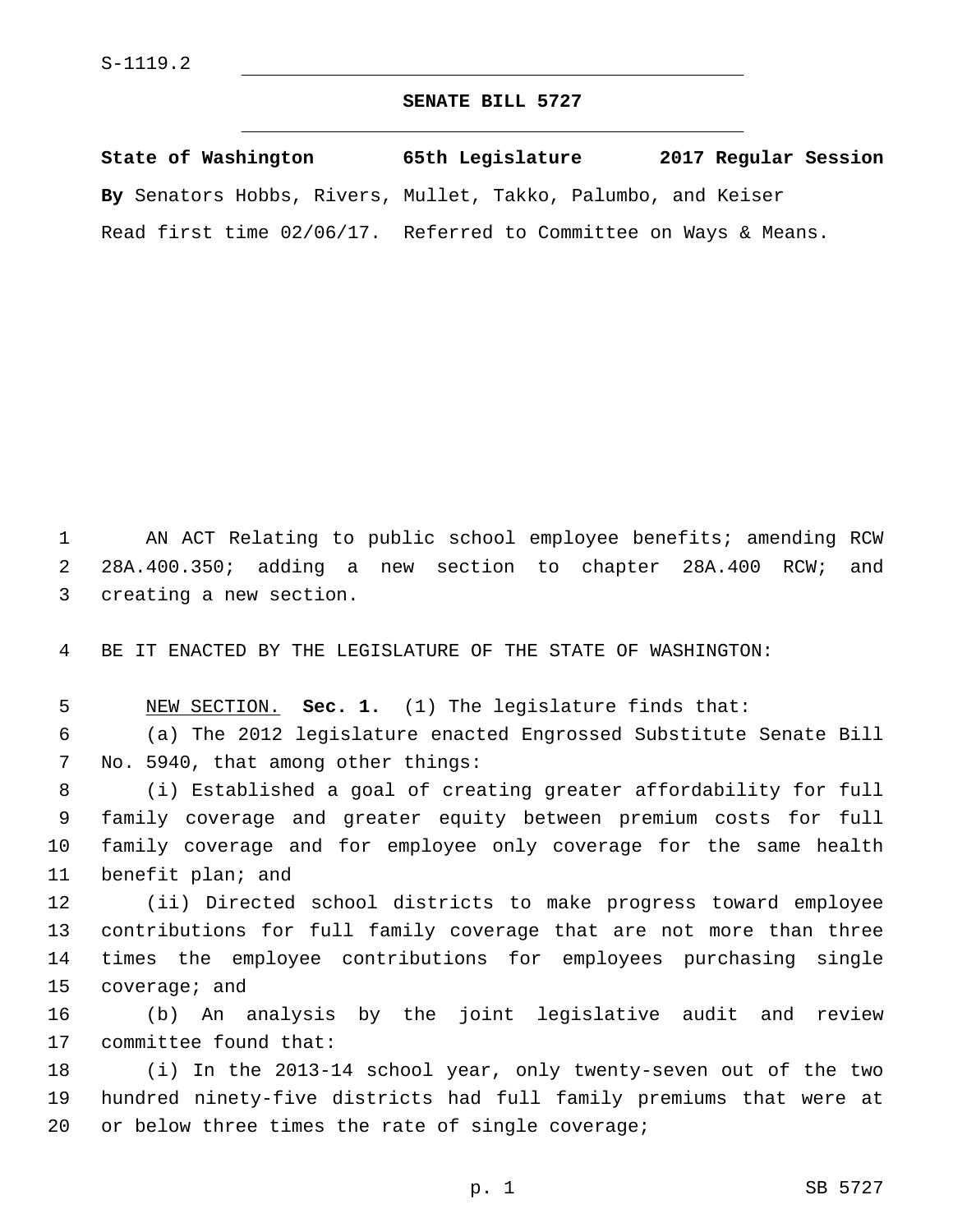(ii) On average full family premiums were eight and nine-tenths 2 times more than single coverage; and

 (iii) Many districts continue to use pooled savings to further 4 reduce the cost for single coverage premiums.

 (2) Therefore, it is the intent of the legislature that premium ratios for full family coverage are no more than three times the premium for single coverage. The legislature further intends to limit the disruptive effects to single coverage payers by providing three years for school districts to phase in this change.

 NEW SECTION. **Sec. 2.** A new section is added to chapter 28A.400 11 RCW to read as follows:

 (1)(a) Beginning with the 2018-19 school year or by January 1, 2019, for plans on a calendar year basis, basic health benefits offered by a school district or educational service district shall be designed to incorporate premiums for full family coverage that are no more than five times the premiums for single coverage.

 (b) Beginning with the 2019-20 school year or by January 1, 2020, for plans on a calendar year basis, basic health benefits offered by a school district or educational service district shall be designed to incorporate premiums for full family coverage that are no more 21 than four times the premiums for single coverage.

 (c) Beginning with the 2020-21 school year or by January 1, 2021, for plans on a calendar year basis, basic health benefits offered by a school district or educational service district shall be designed to incorporate premiums for full family coverage that are no more than three times the premiums for single coverage.

 (2) Any savings accruing under RCW 28A.400.280 must be used to reduce out-of-pocket premium expenses for employees to maintain the premium ratio identified in subsection (1) of this section.

 **Sec. 3.** RCW 28A.400.350 and 2012 2nd sp.s. c 3 s 3 are each 31 amended to read as follows:

 (1) The board of directors of any of the state's school districts or educational service districts may make available liability, life, health, health care, accident, disability, and salary protection or insurance, direct agreements as defined in chapter 48.150 RCW, or any one of, or a combination of the types of employee benefits enumerated in this subsection, or any other type of insurance or protection, for the members of the boards of directors, the students, and employees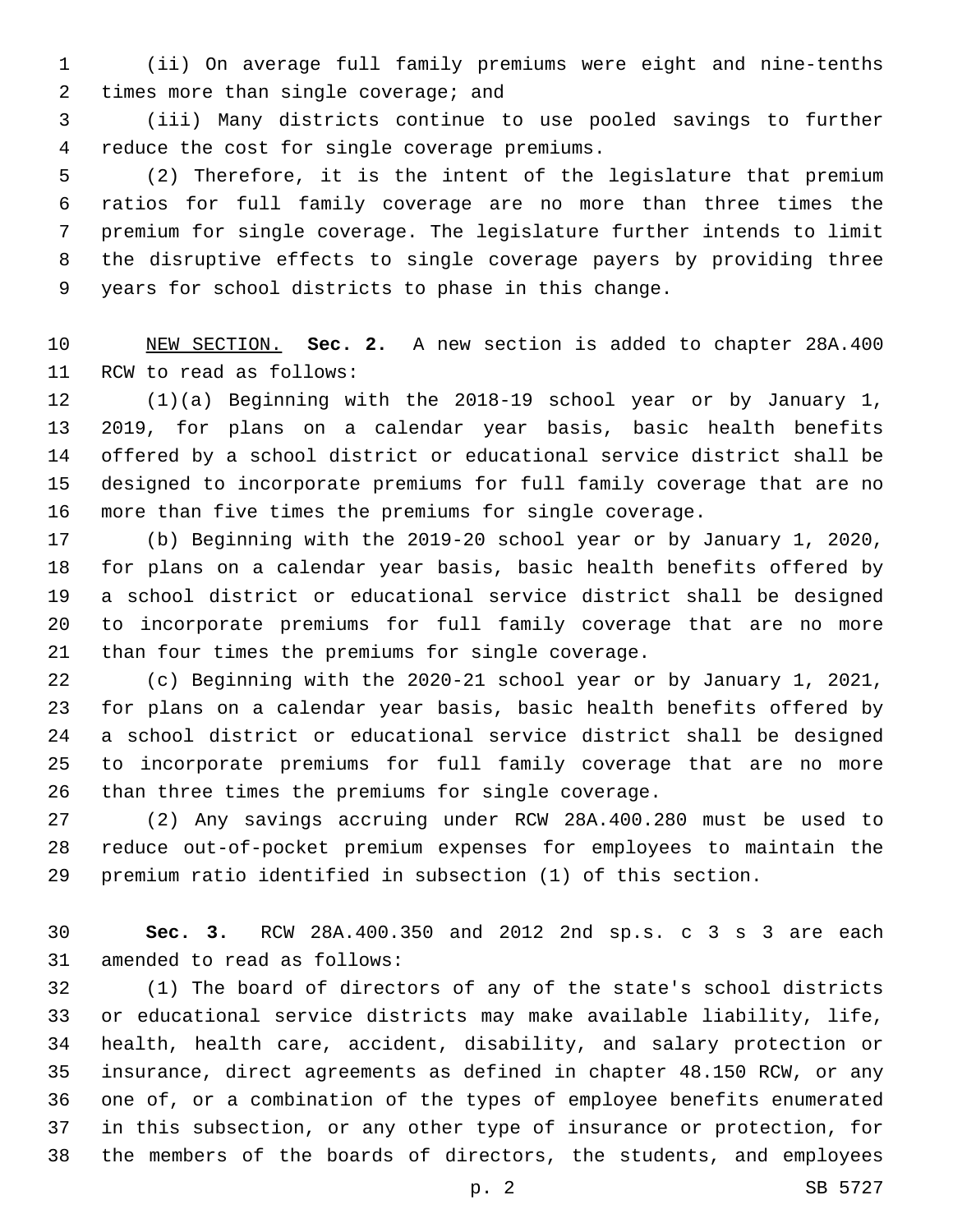of the school district or educational service district, and their dependents. Such coverage may be provided by contracts or agreements with private carriers, with the state health care authority after July 1, 1990, pursuant to the approval of the authority administrator, or through self-insurance or self-funding pursuant to chapter 48.62 RCW, or in any other manner authorized by law. Any 7 direct agreement must comply with RCW 48.150.050.

 (2) Whenever funds are available for these purposes the board of directors of the school district or educational service district may contribute all or a part of the cost of such protection or insurance for the employees of their respective school districts or educational service districts and their dependents. The premiums on such liability insurance shall be borne by the school district or 14 educational service district.

 After October 1, 1990, school districts may not contribute to any employee protection or insurance other than liability insurance unless the district's employee benefit plan conforms to RCW 18 28A.400.275 and 28A.400.280.

 (3) For school board members, educational service district board members, and students, the premiums due on such protection or insurance shall be borne by the assenting school board member, educational service district board member, or student. The school district or educational service district may contribute all or part of the costs, including the premiums, of life, health, health care, accident or disability insurance which shall be offered to all students participating in interschool activities on the behalf of or as representative of their school, school district, or educational service district. The school district board of directors and the educational service district board may require any student participating in extracurricular interschool activities to, as a condition of participation, document evidence of insurance or purchase insurance that will provide adequate coverage, as determined by the school district board of directors or the educational service district board, for medical expenses incurred as a result of injury sustained while participating in the extracurricular activity. In establishing such a requirement, the district shall adopt regulations for waiving or reducing the premiums of such coverage as may be offered through the school district or educational service district to students participating in extracurricular activities, for those students whose families, by reason of their low income, would have

p. 3 SB 5727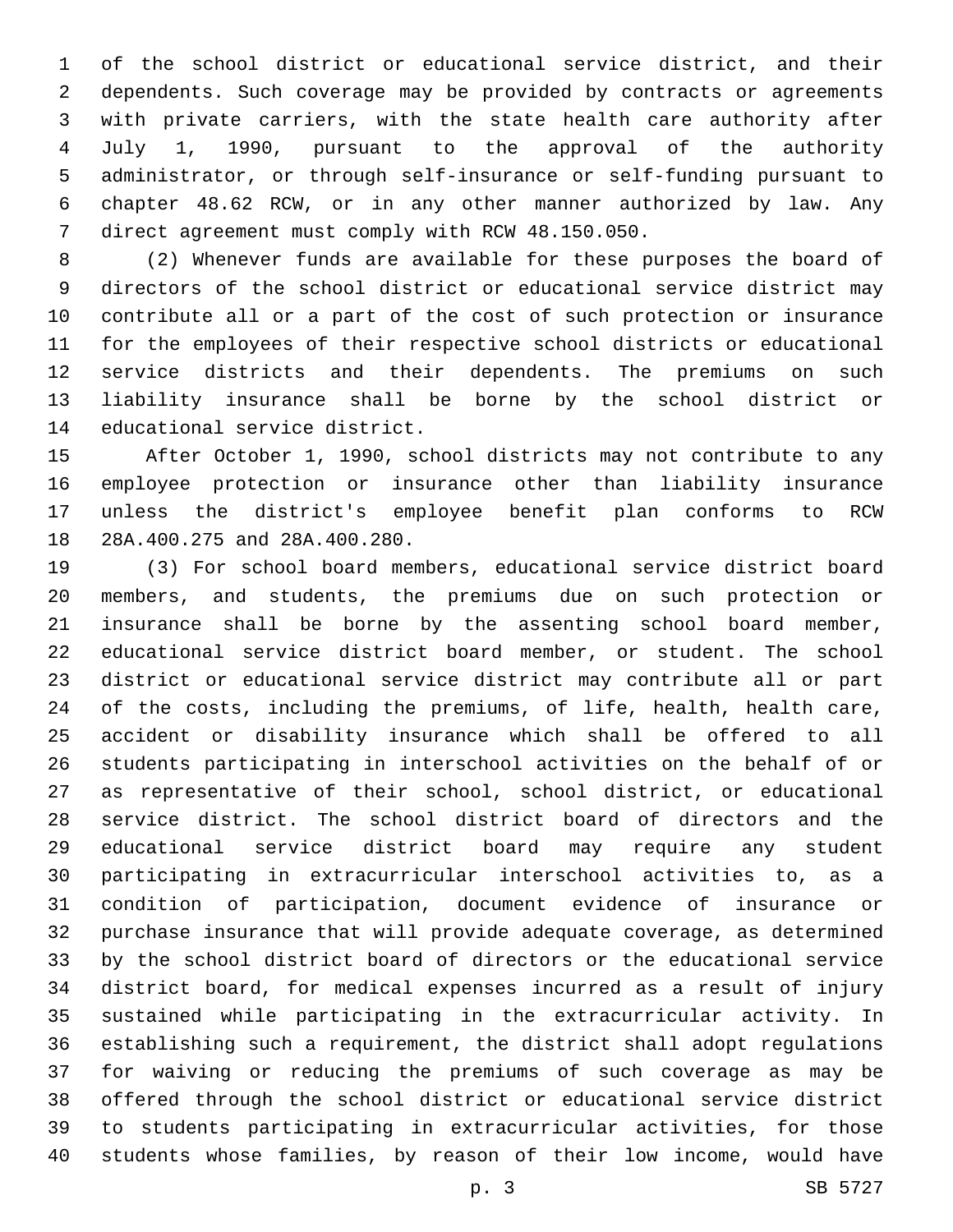difficulty paying the entire amount of such insurance premiums. The district board shall adopt regulations for waiving or reducing the insurance coverage requirements for low-income students in order to assure such students are not prohibited from participating in 5 extracurricular interschool activities.

 (4) All contracts or agreements for insurance or protection written to take advantage of the provisions of this section shall provide that the beneficiaries of such contracts may utilize on an equal participation basis the services of those practitioners licensed pursuant to chapters 18.22, 18.25, 18.53, 18.57, and 18.71 11 RCW.

 (5) School districts offering medical, vision, and dental 13 benefits shall:

 (a) Offer a high deductible health plan option with a health savings account that conforms to section 223, part VII of subchapter 1 of the internal revenue code of 1986. School districts shall comply with all applicable federal standards related to the establishment of 18 health savings accounts;

19 (b) ((Make progress toward)) Offer health benefit plans that incorporate a plan design with employee premiums that are established to ensure that full family coverage premiums are not more than three times the premiums for employees purchasing single coverage for the 23 same coverage plan((, unless a subsequent premium differential target 24 is defined as a result of the review and subsequent actions described 25 in RCW 41.05.655)) as described under section 2 of this act;

 (c) Offer employees at least one health benefit plan that is not a high deductible health plan offered in conjunction with a health savings account in which the employee share of the premium cost for a full-time employee, regardless of whether the employee chooses employee-only coverage or coverage that includes dependents, does not exceed the share of premium cost paid by state employees during the state employee benefits year that started immediately prior to the 33 school year.

 (6) All contracts or agreements for employee benefits must be held to responsible contracting standards, meaning a fair, prudent, and accountable competitive procedure for procuring services that includes an open competitive process, except where an open process would compromise cost-effective purchasing, with documentation 39 justifying the approach.